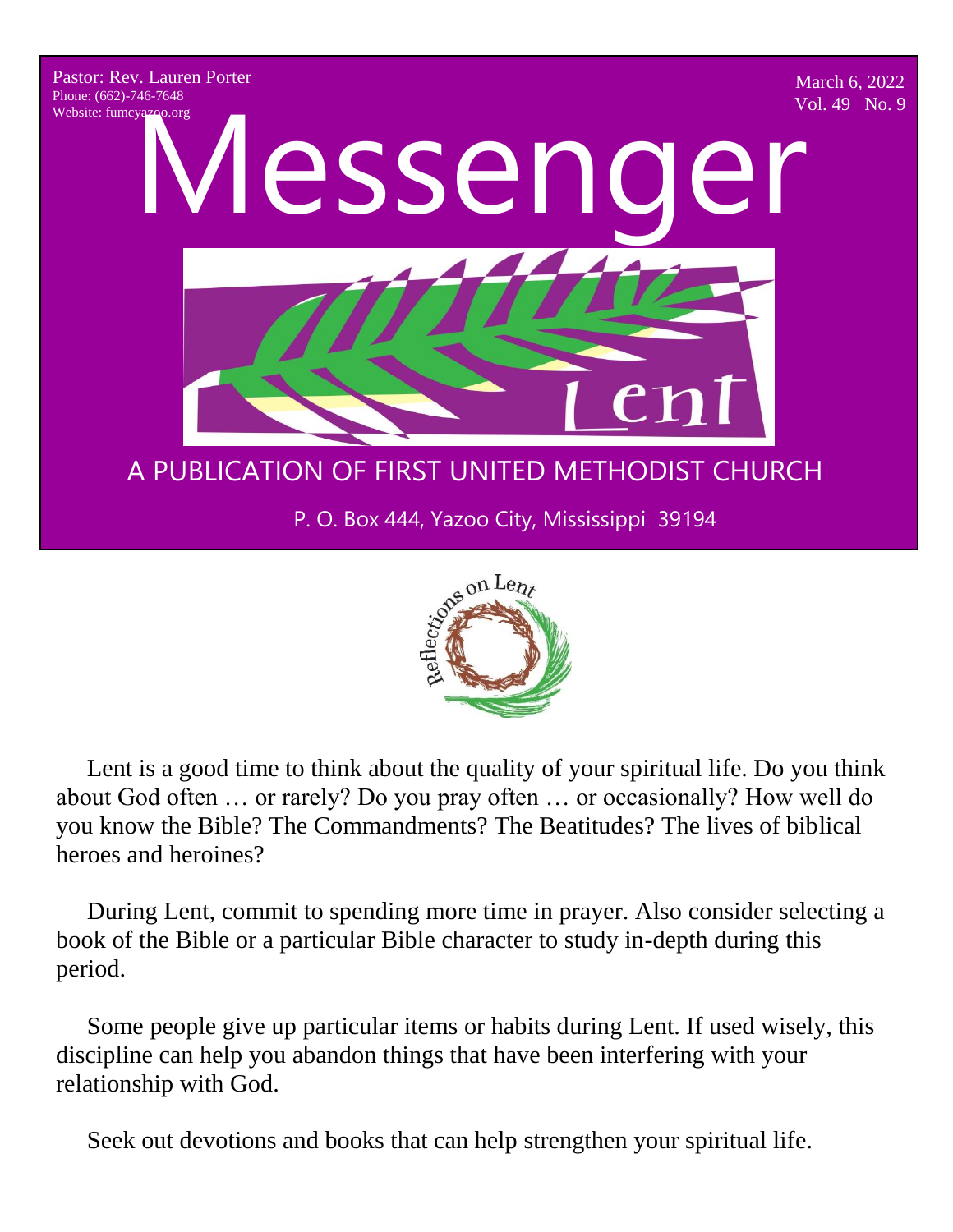

**SUNDAY, MARCH 6** 9:00 a.m. Come AZ U R Service 9:50 a.m. Sunday School 11:00 a.m. Traditional Service 6:00 p.m. Bro. Lauren's Bible Study 6:00 p.m. Youth **MONDAY, MARCH 7** 9-12 noon Methodist Market **TUESDAY, MARCH 8** 6:00 p.m. Ladies' Bible Study/Millie's **WEDNESDAY, MARCH 9** 5:00 p.m. Children's Choir 5:45 p.m. Planet 456 & Children's Bible Study 6:00 p.m. Chancel Choir 6:00 p.m. Bro. Lauren's Bible Study 6:00 p.m. Youth 6:15 p.m. Snack Supper **SATURDAY, MARCH 12** 9-12 noon Methodist Market





 *Ruth Blanche Phillips* 

Teresa & Emmett Burns Lynn Wood Eastland Mrs. Bruce Dent Crook

# *J. T. Ketchum, Jr.*

John & Freda Freeman Henry & Yolanda Coghlan Mr. & Mrs. Bill Rushing Mr. & Mrs. Charles Davis Mr. & Mrs. Michael Erickson Mr. & Mrs. Jim Oakes Jesse & Lou Wyatt

14. Garrett McClellan 15. Melissa Gooch Malinda Thompson 16. Julia Thompson

 $\sim$   $\sim$   $\sim$   $\sim$   $\sim$ 6. Mr. & Mrs. Tommy Woodard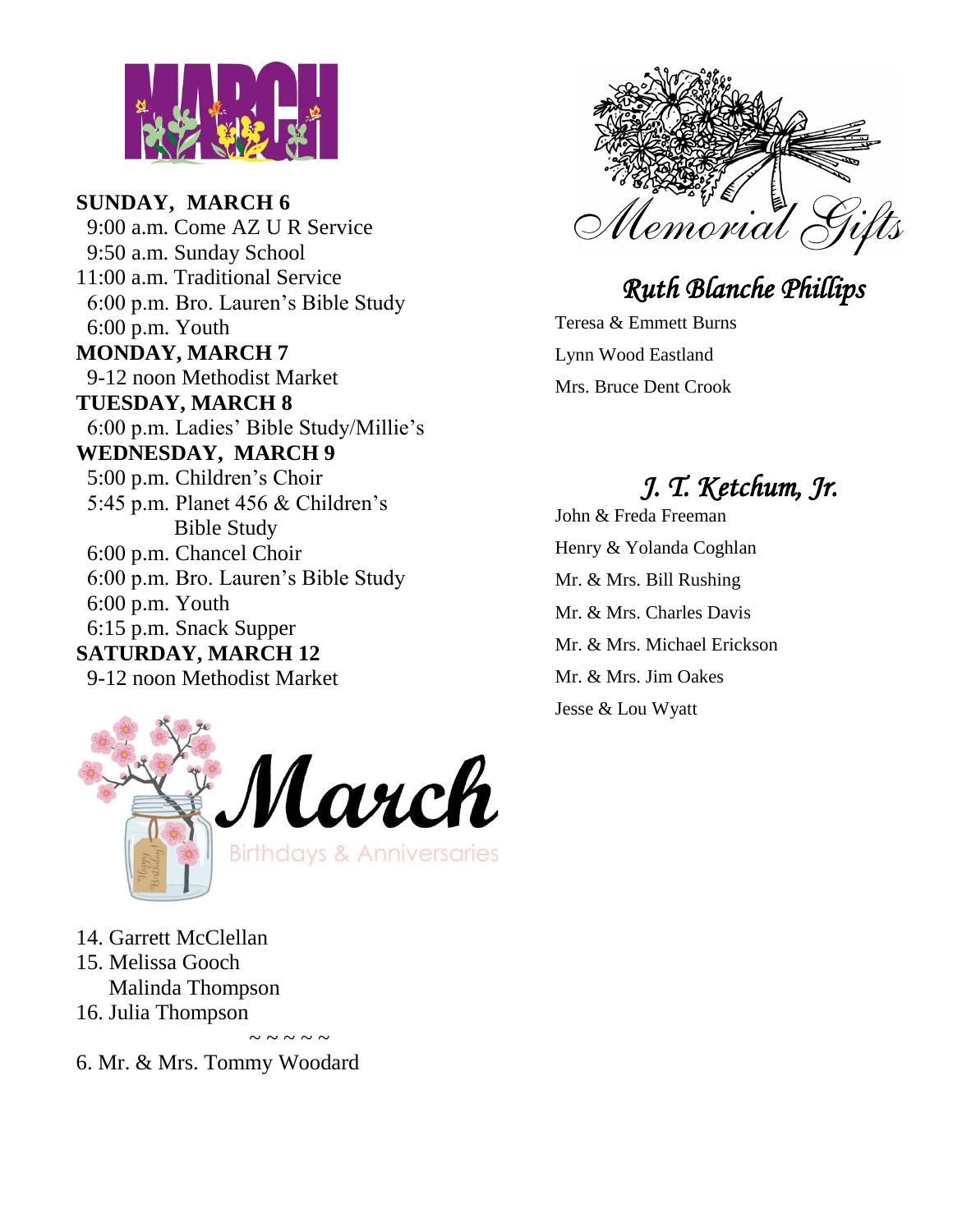#### **SUGGESTED DISCIPLINES FOR LENT 2021**

- 1. Instead of watching that television show which probably has no spiritual value, call some lonely, elderly, or sick person.
- 2. Write a daily or weekly note to encourage different persons during the Lenten season.
- 3. Look for positive attributes in your "sandpaper" person. Intentionally pray for those persons with whom you have problems or even ones whom you think may dislike you.
- 4. Surrender negative talk. Let your speech be soft and gentle. Cultivate a life of gratitude.
- 5. Sacrifice pleasure reading for spiritual reading. Spend more time reading the Bible. Learn to meditate on scriptures.
- 6. Commit scripture to memory. Memorize a verse or verses each day, week, or other established time frame.
- 7. Set aside quiet time with God!
- 8. Purchase only essentials for yourself. Give the money saved to someone in need or to some other Kingdom-of-God cause.
- 9. Discipline your eating habits. Eat for fuel and not for fun or pleasure. Omit inbetween-meal snacks.
- 10. Do a John Wesley fast one day a week. (This would be water only until 3:00 p.m.)
- 11. Do a partial fast (liquids only) for a day, two days, three days, or even a week.
- 12. Add some type of physical activity to your day/week.
- 13. Schedule fasting from cell phone use and social media sites such as Facebook, Twitter, Instagram, Snapchat, or other forms of social media.
- 14. All fasts should be accompanied by prayer, study, or service.
- 15. Volunteer your service where you discover needs such as Manna House or Boys & Girls Club.
- 16. Develop trigger points for prayer. For instance, say a prayer every time you brush your teeth, hear an ambulance, or check your email. Before you text someone, pray for them.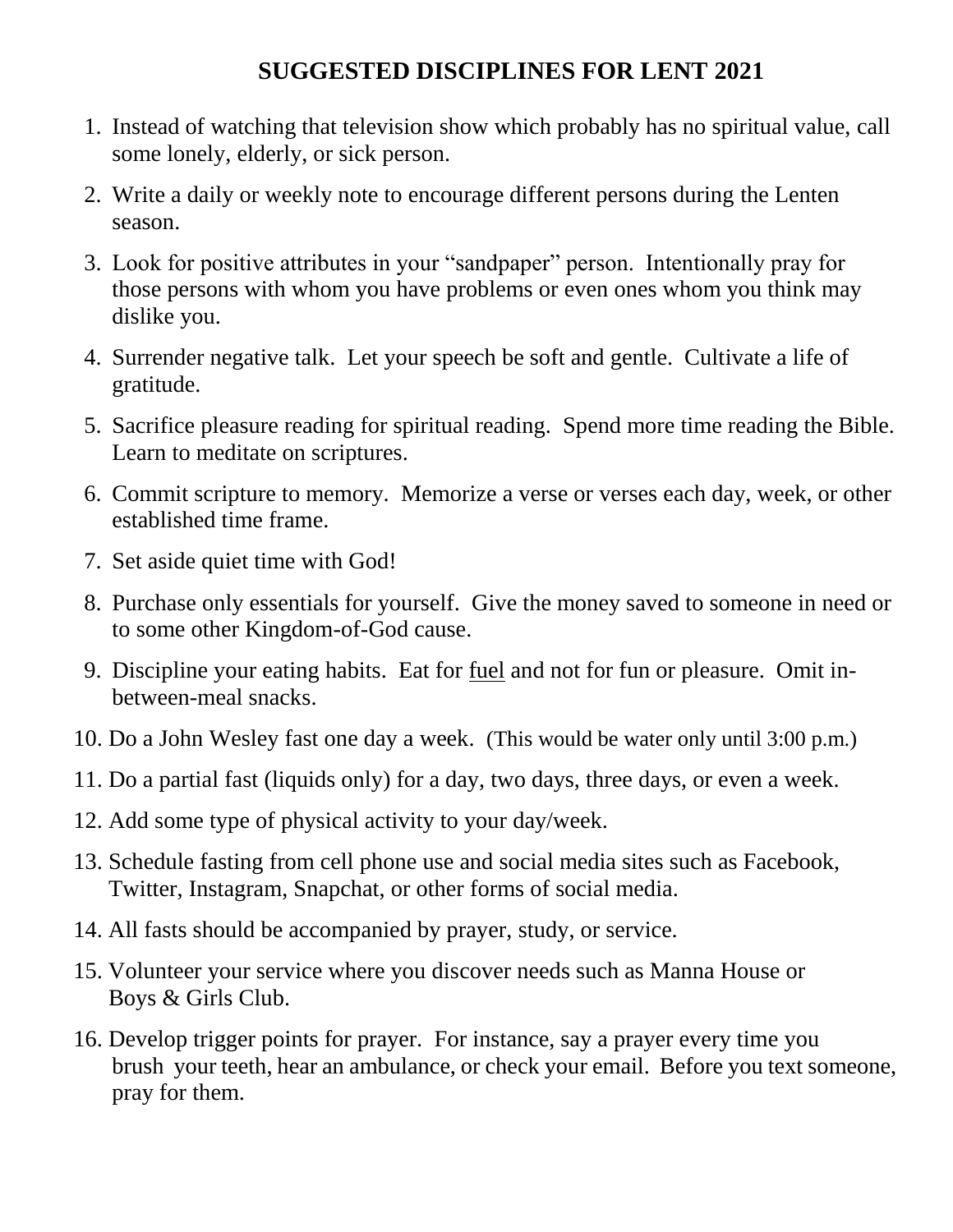Solid `ound

#### **Sunday School**

This week marked the Season of Lent, and we will begin a new series in Sunday School **Jesus is Our Friend and Savior**. This Sunday our lesson, *Peace and Pain,* is about learning to be joyful in the midst of hatred and difficult times. Throughout our lives we will be faced with pain, suffering, and persecution. No one knows persecution and hatred more than Jesus. This lesson focuses on the words of Christ and His instructions on how to deal with personal struggles and trying times.

#### **Sunday & Wednesday Night Group**

As we begin the Season of Lent, the Youth have been challenged to take up a specific Daily Scripture Reading throughout the 46 days of Lent, in hopes of strengthening their personal spiritual walk.

Youth Bible Study will continue to meet each Sunday & Wednesday night. We will begin a new study called "Half-Truths." This study will tackle familiar sayings and phrases that may sometimes be confusing, even though they are used help us.

Wednesday Bible Study will focus on a movie discussion based off the movie *Radio*. We will discuss the topics of forgiveness, kindness, generosity, and making amends. We begin with Supper in the Fellowship Hall at 6:15 p.m.

#### **D-NOW**

D-NOW is this weekend, March 4-5<sup>th</sup> at First Baptist Church. Our theme for this year is **STRIVE.** Please be in prayer for our youth as they participate in this special weekend of community worship.

#### **Spring Break**

Several of our Youth will be leaving on March 13 for a Spring Break trip to Pigeon Forge, TN.

Group will meet on Wednesdays from 6:00 p.m. – 7:00 p.m.

Sunday Night Group will meet each Sunday from 6:00 p.m. – 7:00 p.m.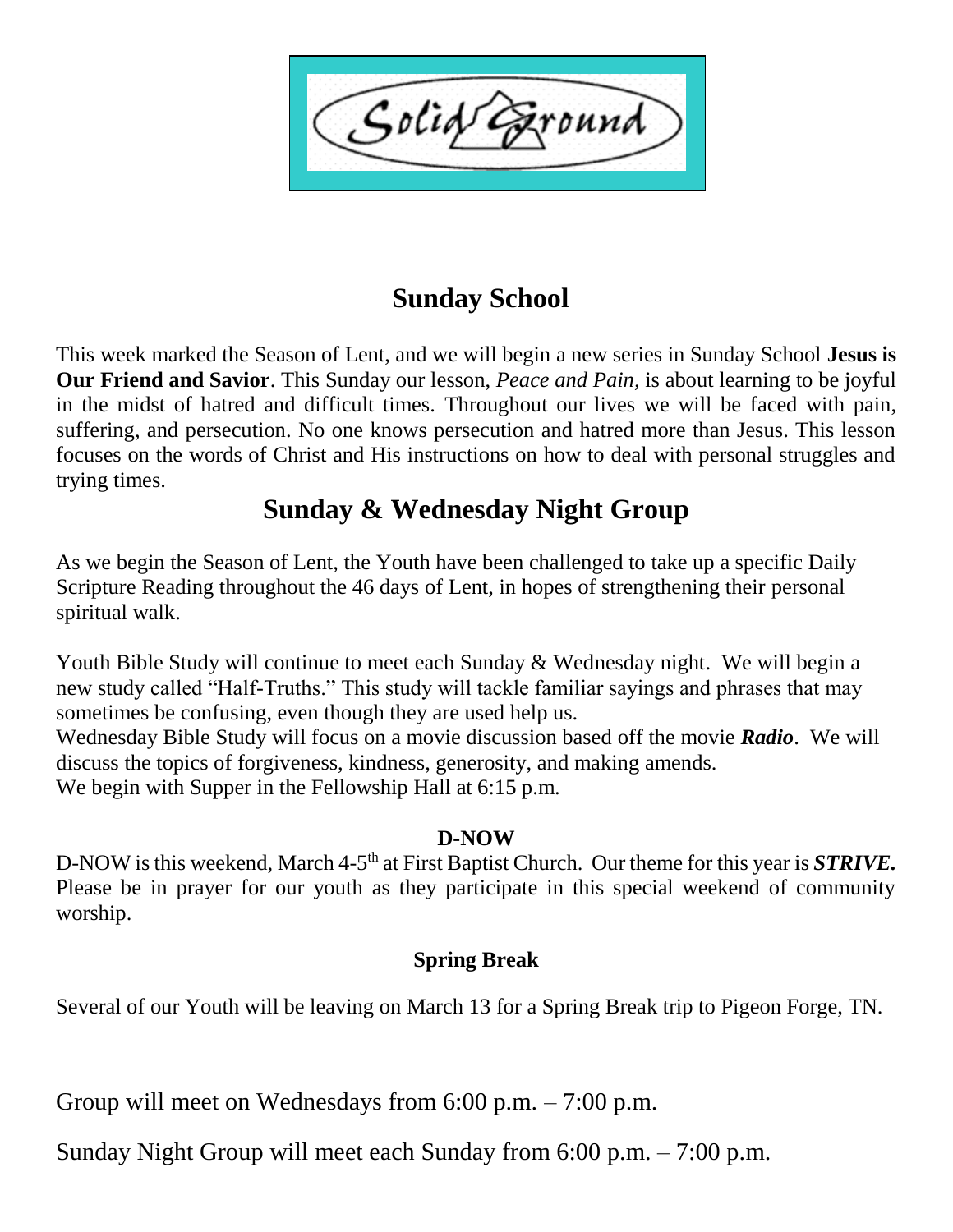



### **Hiskidz and Bible in Life**

This Sunday we will begin a new series. This Sunday we will be talking about the importance of the way Jesus told us how we handle difficult situations. He knows that we will face hard times and being treated wrong by others. He wants us to follow His way, and do what is right, even though it may be hard.

# **W.O.W WEDNESDAY CHILDREN'S MINISTRY**

W.O.W Wednesdays children's Bible Study will resume on Wednesday, March  $9<sup>th</sup>$  at 5:15 p.m.

# **BRANSON TRIP**

Planet 456 children's group will be going to Branson the weekend of April 1-3. We will attend the Sight and Sound Production show "Jesus." This will be a great time for the children to see a live performance of many stories in the Bible.